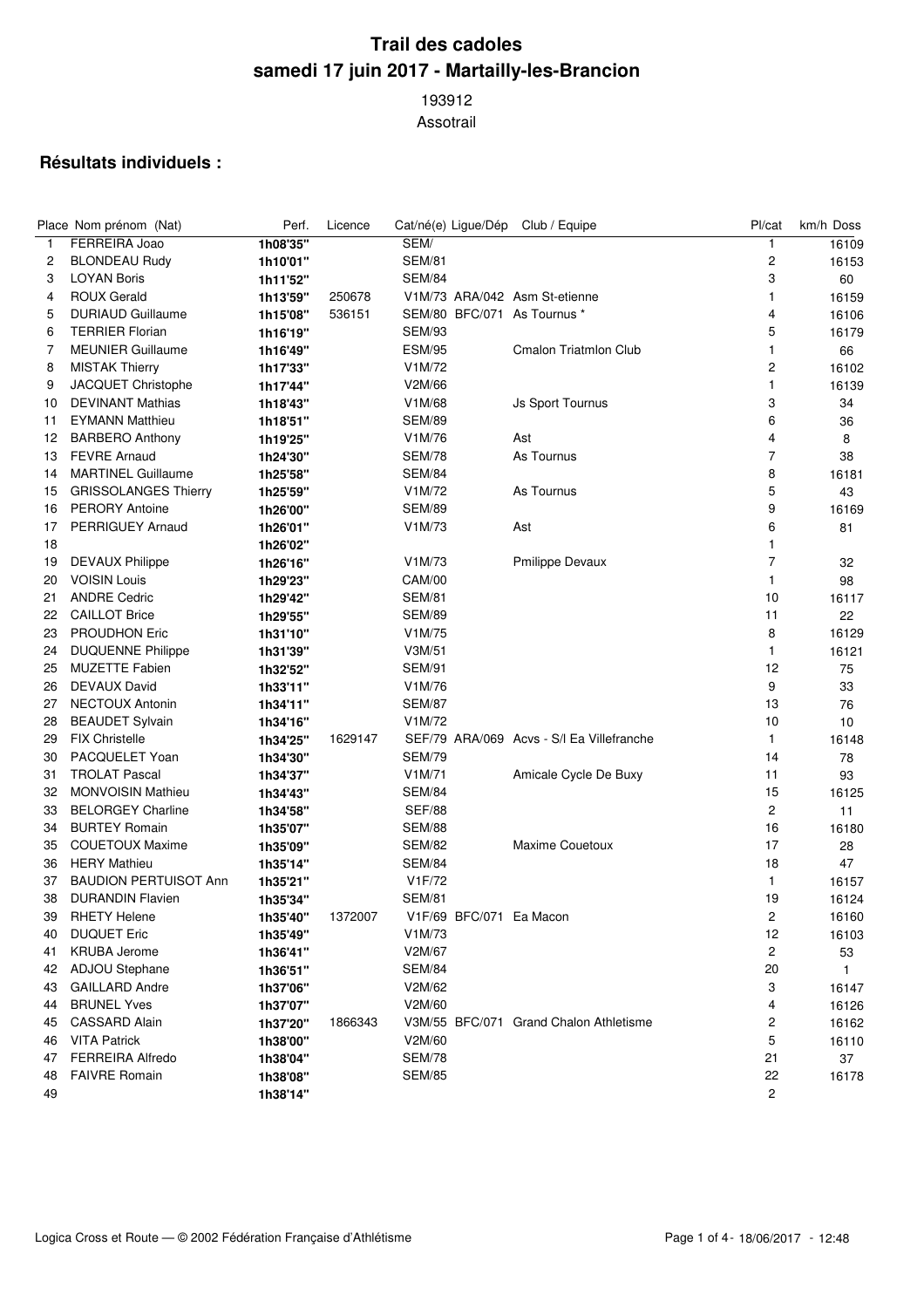| 50    | <b>BARRIER Christophe</b>        | 1h38'19" |         | <b>SEM/84</b> |                |                                | 23             | 9              |
|-------|----------------------------------|----------|---------|---------------|----------------|--------------------------------|----------------|----------------|
| 51    | <b>HUET Kevin</b>                | 1h38'31" |         | <b>SEM/90</b> |                |                                | 24             | 49             |
| 52    | SIMOND Guy                       | 1h39'04" |         | V2M/61        |                |                                | 6              | 16127          |
| 53    | <b>BENCE Magalie</b>             | 1h39'09" |         | <b>SEF/80</b> |                |                                | 3              | 12             |
| 54    | <b>DAUCE Christophe</b>          | 1h39'11" |         | V1M/69        |                | Ea Macon                       | 13             | 30             |
| 55    | <b>JOLY Mireille</b>             | 1h39'54" |         | V2F/63        |                |                                | 1              | 16140          |
| 56    | <b>GIRARDI Noel</b>              | 1h39'55" |         | SEM/          |                |                                | 25             | 16105          |
| 57    | <b>GUILLEMAUT Pierre</b>         | 1h40'21" |         | V1M/76        |                |                                | 14             | 16104          |
| 58    | <b>CORSIN Pascal</b>             | 1h40'36" |         | V2M/65        |                |                                | $\overline{7}$ | 16155          |
| 59    | POYEN David                      | 1h40'47" |         | V1M/74        |                |                                | 15             | 16138          |
|       | <b>MEMET Corentin</b>            | 1h40'52" |         | <b>SEM/79</b> |                |                                | 26             | 65             |
| 60    |                                  |          |         |               |                |                                |                |                |
| 61    | <b>FLEURIAU David</b>            | 1h40'54" |         | V1M/77        |                | Adot 71 (don D'organes)        | 16             | 39             |
| 62    | <b>DUMONT Didier</b>             | 1h41'02" |         | V1M/74        |                |                                | 17             | 16158          |
| 63    | <b>VOISIN Pierre</b>             | 1h41'03" |         | V2M/62        |                |                                | 8              | 99             |
| 64    | PORCMEROT Bertrand               | 1h41'03" |         | V1M/77        |                | Adot 71 (don D'organes)        | 18             | 86             |
| 65    | <b>COUILLEROT Julien</b>         | 1h42'04" |         | V1M/75        |                |                                | 19             | 16137          |
| 66    | <b>LEGROS Eric</b>               | 1h42'09" |         | V2M/63        |                |                                | 9              | 16152          |
| 67    | <b>GRUDZEN Cyril</b>             | 1h42'27" |         | V1M/72        |                | Running Family                 | 20             | 44             |
| 68    | <b>BROYER Sabine</b>             | 1h42'40" |         | V1F/73        |                |                                | 3              | 21             |
| 69    | <b>BROYER Stephane</b>           | 1h42'44" |         | V1M/74        |                |                                | 21             | 20             |
| 70    | DA-SILVA Laurent                 | 1h42'50" |         | V1M/69        |                |                                | 22             | 29             |
| 71    | LEFEVRE Benjamin                 | 1h42'58" |         | <b>SEM/91</b> |                |                                | 27             | 16108          |
| 72    | <b>DOUDET Tmomas</b>             | 1h43'18" |         | <b>SEM/83</b> |                |                                | 28             | 35             |
| 73    | RAVEL CHAPUIS Jean Luc           | 1h43'21" |         | SEM/          |                |                                | 29             | 16131          |
| 74    | <b>BRAILLON Stephanie</b>        | 1h43'36" |         | V1F/74        |                |                                | 4              | 18             |
| 75    | <b>ROY Vincent</b>               | 1h43'37" |         | <b>SEM/91</b> |                |                                | 30             | 16166          |
| 76    | ROUSSET Fabien                   | 1h43'37" |         | V1M/74        |                |                                | 23             | 88             |
| 77    | PAVEYO Sandy                     | 1h43'38" |         | <b>SEF/88</b> |                |                                | 4              | 16122          |
| 78    | MIR Julien                       | 1h44'01" |         | V1M/76        |                |                                | 24             | 68             |
| 79    | <b>TERRIER Thomas</b>            | 1h44'16" |         | <b>SEM/81</b> |                |                                | 31             | 90             |
| 80    | <b>JANIN Daniel</b>              | 1h44'23" |         | V3M/54        |                | As Tournus                     | 3              | 50             |
| 81    | <b>GUILLERMINET Florent</b>      | 1h44'43" |         | V1M/73        |                |                                | 25             | 46             |
| 82    | PEREIRA DAS NEVES David          | 1h45'24" |         | V1M/69        |                | <b>Biziat Endurance</b>        | 26             | 79             |
| 83    | <b>CLEMENT Nicolas</b>           | 1h45'40" |         | <b>SEM/82</b> |                |                                | 32             | 26             |
| 84    | <b>JEUMET Olivier</b>            | 1h45'45" |         | V1M/72        |                |                                | 27             | 16170          |
| 85    | <b>CREUZENET Yves</b>            | 1h46'02" |         | V1M/71        |                |                                | 28             | 16113          |
| 86    | <b>GENEIX Jonathan</b>           | 1h46'06" |         | CAM/01        |                |                                | 2              | 16107          |
| 87    | <b>ROY Bernard</b>               | 1h46'13" |         | V3M/54        |                |                                | 4              | 16101          |
| 88    | <b>VERNAY David</b>              | 1h46'18" |         | V1M/74        |                |                                | 29             | 97             |
| 89    | <b>GUICMARD Maxime</b>           | 1h46'33" |         | <b>SEM/85</b> |                |                                | 33             | 45             |
| 90    | SERVAIS Frédéric                 | 1h47'02" |         | V1M/71        |                |                                | 30             | 16174          |
| 91    | <b>MARCHAL Claude</b>            | 1h47'12" |         | V1M/70        |                |                                | 31             | 63             |
| 92    | <b>AILLAUD Olivier</b>           | 1h47'35" |         | V1M/68        |                |                                | 32             | 3              |
| 93    | <b>CHARDIGNY Jean Christophe</b> | 1h47'53" |         | V1M/69        |                |                                | 33             | 16164          |
| 94    | <b>COSTAZ Nadine</b>             | 1h48'09" |         | V1F/71        |                |                                | 5              | 16128          |
| 95    | <b>BAGOUT Geraldine</b>          | 1h48'09" |         | V1F/73        |                | Tsb                            | 6              | 6              |
| 96    | <b>PLATRET Gilles</b>            | 1h48'40" |         | V2M/58        |                |                                | 10             | 84             |
| 97    | <b>LABORIE Coline</b>            | 1h48'41" |         | <b>SEF/88</b> |                |                                | 5              | 54             |
| 98    | <b>AGNELLET Aline</b>            | 1h48'41" |         | <b>SEF/86</b> |                |                                | 6              | 2              |
| 99    | <b>GOMEZ Alexandre</b>           | 1h48'45" |         | V1M/77        |                | Mille Pattes Macon             | 34             | 42             |
| 100 - | <b>BOURJAILLAT Camille</b>       | 1h49'42" | 1533215 |               | SEF/83 BFC/071 | <b>Grand Chalon Athletisme</b> | 7              | 16165          |
| 101   | <b>RIBES Noel</b>                | 1h50'41" |         | V3M/53        |                |                                | 5              | 16163          |
|       | 102 BOYER Elise                  | 1h52'00" |         | SEF/          |                |                                | 8              | 16111          |
|       | 103 COSTE Julie                  | 1h52'00" |         | <b>SEF/84</b> |                |                                | 9              | 27             |
|       | 104 BARAT Florie                 | 1h52'37" |         | <b>SEF/80</b> |                |                                | 10             | $\overline{7}$ |
|       | 105 LARTAUD Lucie                | 1h53'16" |         | <b>SEF/86</b> |                |                                | 11             | 16114          |
|       | 106 SAVOT Ludo                   | 1h53'45" |         | <b>SEM/83</b> |                |                                | 34             | 16116          |
|       | 107 DENIZART Marc                | 1h53'46" |         | V2M/61        |                |                                | 11             | 16146          |
|       | 108 PONCET Guy                   | 1h53'48" |         | V2M/61        |                |                                | 12             | 85             |
|       | 109 MOREL Bruno                  | 1h54'00" |         | V2M/65        |                |                                | 13             | 16175          |
|       | 110 SANGUY Nicolas               | 1h54'01" |         | <b>SEM/91</b> |                |                                | 35             | 16136          |
|       |                                  |          |         |               |                |                                |                |                |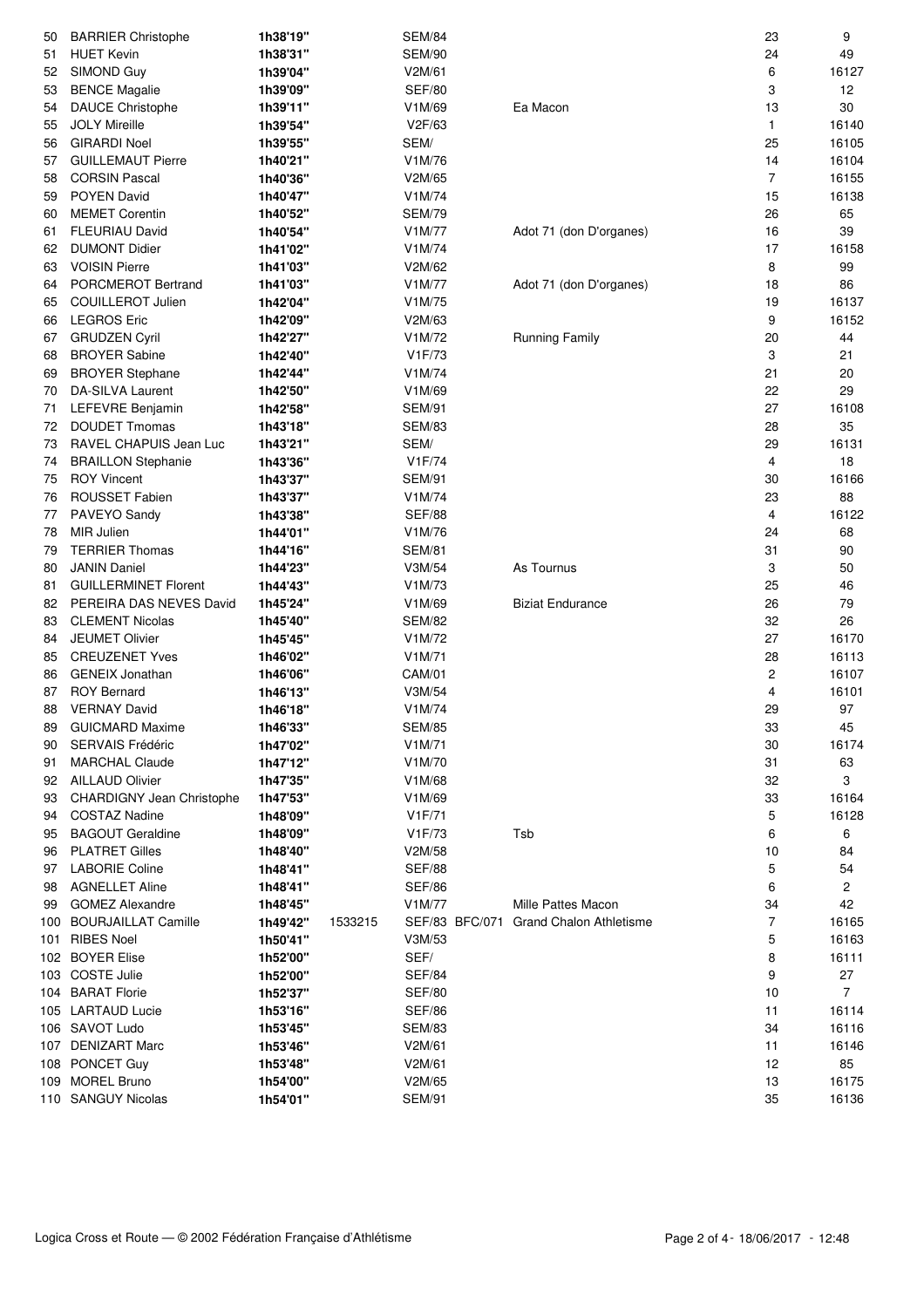|     | 111 LOAREC David          | 1h54'20"             |         | V1M/73        |                                        | 35                      | 16100 |
|-----|---------------------------|----------------------|---------|---------------|----------------------------------------|-------------------------|-------|
|     | 112 BERNARD Marie Laure   | 1h54'30"             |         | <b>SEF/79</b> |                                        | 12                      | 16176 |
|     | 113 PERROUSSET Damien     | 1h54'43"             |         | <b>SEM/86</b> |                                        | 36                      | 16167 |
|     | 114 PERROUSSEY Lucie      | 1h54'43"             |         | <b>SEF/88</b> |                                        | 13                      | 82    |
|     | 115 BIJOUX Joseph         | 1h54'51"             |         | V3M/50        |                                        | 6                       | 13    |
|     | 116 LAPLANCHE Cyrille     | 1h56'10"             |         | V1M/70        |                                        | 36                      | 55    |
|     | 117 MELOT Olivier         | 1h56'11"             |         | V1M/70        | Batrun                                 | 37                      | 64    |
|     | 118 JEANCLAUDE Yannick    | 1h56'13"             |         | V1M/73        |                                        | 38                      | 16123 |
|     | 119 LOREAUX Emmanuel      | 1h56'36"             |         | V1M/68        |                                        | 39                      | 59    |
|     | 120 TARAMA Sophie         | 1h56'49"             |         | <b>SEF/78</b> |                                        | 14                      | 16112 |
| 121 | <b>ROUX Paul</b>          | 1h57'25"             |         | V4M/47        |                                        | 1                       | 16156 |
| 122 | <b>BOY Herve</b>          |                      |         | V1M/72        | <b>Bresse Marathon</b>                 | 40                      | 17    |
|     | <b>JONDEAU Damien</b>     | 1h57'27"<br>1h57'30" |         |               |                                        | 37                      | 51    |
| 123 |                           |                      |         | <b>SEM/91</b> |                                        |                         |       |
|     | 124 RAVEAU Christine      | 1h57'39"             |         | V2F/64        |                                        | $\overline{\mathbf{c}}$ | 16143 |
|     | 125 RAVEAU Alain          | 1h57'40"             | 426605  |               | V2M/60 BFC/071 Grand Chalon Athletisme | 14                      | 16144 |
| 126 | <b>MOUROZ Pascal</b>      | 1h57'44"             |         | V2M/66        |                                        | 15                      | 74    |
| 127 | <b>NOSJAN Cedric</b>      | 1h57'47"             |         | V1M/72        | <b>Bresse Maratmon</b>                 | 41                      | 77    |
|     | 128 PAJAK Veronique       | 1h58'19"             |         | V1F/69        |                                        | $\overline{7}$          | 16130 |
| 129 | <b>MATRAS Emmanuelle</b>  | 1h58'35"             | 1664506 |               | V1F/74 BFC/071 Ea Le Creusot           | 8                       | 16118 |
| 130 | <b>MAMESSIER Karine</b>   | 1h58'36"             |         | V1F/73        |                                        | 9                       | 16119 |
| 131 | <b>CHEVASSUS Francois</b> | 1h58'44"             |         | V1M/76        |                                        | 42                      | 25    |
|     | 132 HOEDT Odelie          | 1h58'45"             |         | <b>SEF/78</b> |                                        | 15                      | 16145 |
| 133 | <b>MOREAU Bernard</b>     | 1h59'18"             |         | V2M/63        |                                        | 16                      | 16142 |
| 134 | PICOD Sophie              | 2h00'13"             | 1366317 |               | V1F/72 BFC/071 Ea Macon                | 10                      | 16172 |
| 135 | <b>DUPONT Alain</b>       | 2h00'14"             | 1332262 |               | V2M/64 BFC/071 Ea Macon                | 17                      | 16173 |
| 136 | <b>MORAIS Cendra</b>      | 2h01'36"             |         | V2F/67        |                                        | 3                       | 71    |
|     | 137 HUBERT Eric           | 2h01'53"             |         | V1M/72        | <b>Mubert Assurances</b>               | 43                      | 48    |
| 138 | <b>MAMESSIER Olivier</b>  | 2h01'53"             |         | V1M/73        |                                        | 44                      | 16120 |
| 139 | <b>GEOFFROY Fabien</b>    | 2h01'54"             |         | <b>SEM/84</b> |                                        | 38                      | 41    |
| 140 | <b>MILLOT Marion</b>      | 2h02'15"             |         | <b>SEF/90</b> |                                        | 16                      | 67    |
| 141 | <b>BOUTEILLE Sandra</b>   | 2h04'39"             |         | <b>SEF/83</b> |                                        | 17                      | 16    |
| 142 | <b>RAPHANEL Amandine</b>  | 2h05'04"             |         | <b>SEF/84</b> |                                        | 18                      | 87    |
| 143 | <b>PRUDHON Pascale</b>    | 2h05'05"             |         | V2F/66        |                                        | 4                       | 16149 |
|     | 144 NUGIER Jean           |                      |         | V3M/57        |                                        | 7                       | 16133 |
|     | <b>THOMAS Sebastien</b>   | 2h05'31"             |         | <b>SEM/79</b> |                                        |                         |       |
| 145 |                           | 2h07'10"             |         |               |                                        | 39                      | 92    |
|     | 146 VENIAT Vincent        | 2h07'41"             |         | <b>SEM/87</b> | As Tournus                             | 40                      | 95    |
|     | 147 AUGIZEAU Evelyne      | 2h08'13"             |         | V2F/59        |                                        | 5                       | 5     |
| 148 | <b>BUIS Simon</b>         | 2h08'35"             |         | <b>SEM/79</b> |                                        | 41                      | 16168 |
|     | 149 MOLET Lucie           | 2h09'26"             |         | <b>SEF/89</b> |                                        | 19                      | 69    |
|     | 150 CAMBRELLING Philippe  | 2h09'32"             |         | V3M/54        |                                        | 8                       | 23    |
|     | 151 VERNAY Magali         | 2h10'05"             |         | V1F/75        |                                        | 11                      | 96    |
|     | 152 BOULEY Marilyn        | 2h10'06"             |         | V1F/70        |                                        | 12                      | 16141 |
|     | 153 LOMBARD Nathalie      | 2h11'26"             |         | V1F/75        |                                        | 13                      | 57    |
|     | 154 ALMODOVAR Sonia       | 2h11'27"             |         | V1F/73        |                                        | 14                      | 4     |
| 155 | <b>BRETIN Florence</b>    | 2h11'29"             |         | V1F/70        | <b>Bresse Marathon</b>                 | 15                      | 19    |
|     | 156 MORIN Valerie         | 2h11'55"             |         | V1F/74        |                                        | 16                      | 73    |
| 157 | <b>MORIN Yves</b>         | 2h11'56"             |         | V1M/68        |                                        | 45                      | 72    |
| 158 | <b>DICONNE Sophie</b>     | 2h11'57"             |         | <b>SEF/81</b> |                                        | 20                      | 16115 |
| 159 | <b>BORGES Olivier</b>     | 2h12'10"             |         | V2M/63        |                                        | 18                      | 14    |
| 160 | <b>BORGES Clara</b>       | 2h12'14"             |         | <b>CAF/00</b> |                                        | 1                       | 15    |
| 161 | <b>VADOT Angelique</b>    | 2h13'06"             |         | V1F/74        |                                        | 17                      | 94    |
|     | 162 GEOFFROY Emilie       | 2h13'21"             |         | <b>JUF/99</b> |                                        | 1                       | 16171 |
| 163 | <b>PETEUIL Severine</b>   | 2h13'38"             |         | V1F/75        |                                        | 18                      | 83    |
| 164 | <b>COULON Eric</b>        | 2h14'07"             |         | V1M/69        |                                        | 46                      | 16177 |
|     | 165 KALINOWSKI Berenice   | 2h15'28"             |         | <b>SEF/93</b> |                                        | 21                      | 52    |
|     | 166 LE JEUNE Robert       | 2h19'03"             |         | V4M/44        | Asso Trail                             | $\overline{\mathbf{c}}$ | 56    |
|     | 167 MAILLARY Patrick      |                      |         | V2M/62        |                                        |                         | 61    |
|     |                           | 2h24'47''            |         |               |                                        | 19                      |       |
| 168 | <b>MAILLARY Lucie</b>     | 2h24'49"             |         | <b>ESF/95</b> |                                        | 1                       | 62    |
|     | 169 GAUTHIE Karine        | 2h24'50"             |         | V1F/74        |                                        | 19                      | 16150 |